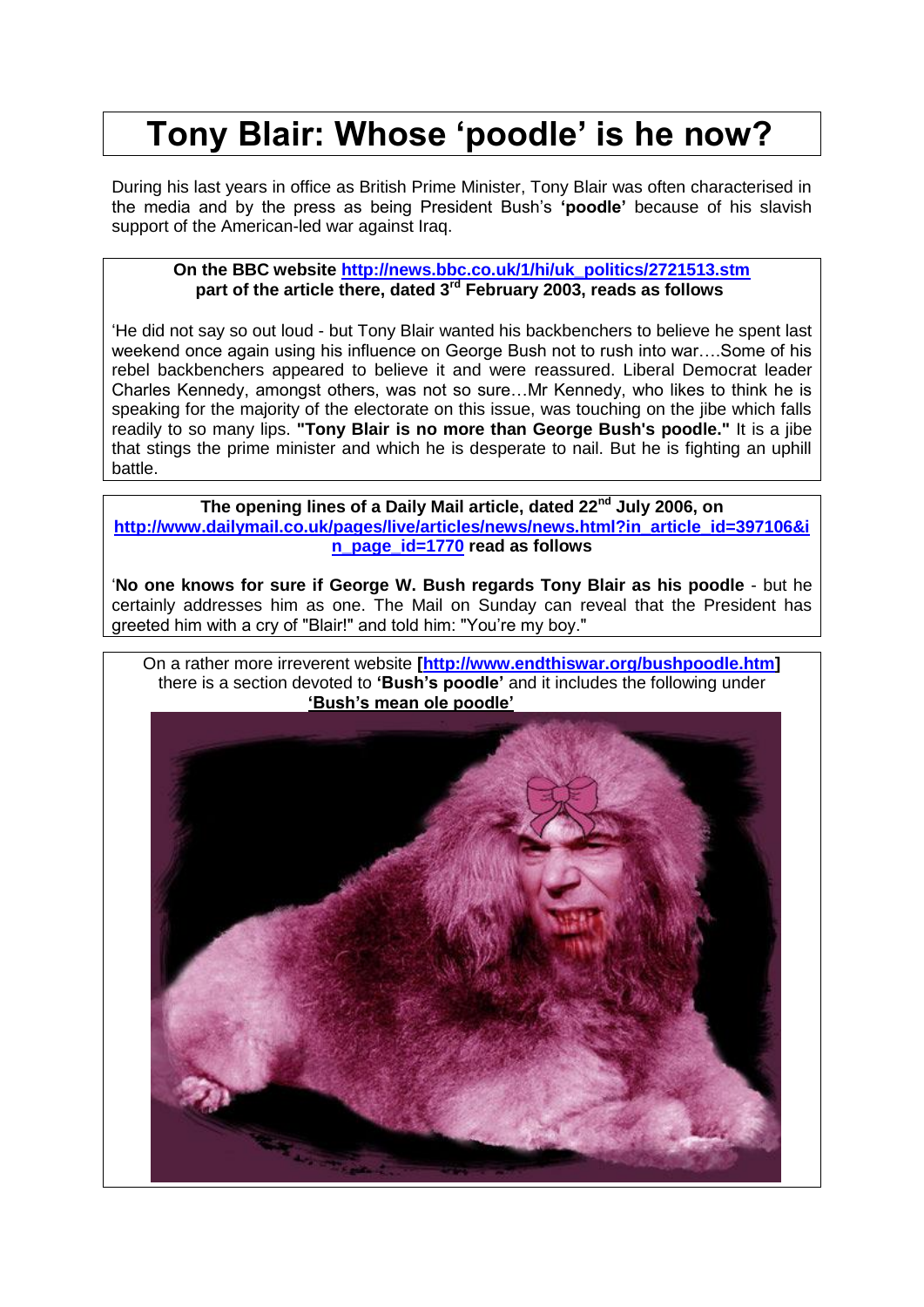## **Just hours after Tony Blair stood down as British Prime Minister on 27th June 2007 the following was reported on the BBC website [http://news.bbc.co.uk/1/hi/uk\\_politics/6244358.stm](http://news.bbc.co.uk/1/hi/uk_politics/6244358.stm)**

'**Tony Blair is to become a Middle East envoy working on behalf of the US, Russia, the UN and the EU.** The announcement came just hours after he stood down as UK prime minister and shortly before it was announced he was to quit as a member of parliament…Mr Blair replaces the Quartet's previous envoy, former World Bank president James Wolfensohn who last year resigned in frustration at the lack of progress…Mr Blair's appointment comes at a time of heightened tension in the region'.

As he embarks on this daunting task of attempting to bring peace to the Middle East, will Tony Blair bring fresh, unbiased thinking to this role? In the months that have unfolded following his appointment the answer to that question has become quite evident and it is  $-$ **'No'.**

It has become crystal clear that Tony Blair is pursuing and promoting the aims and objectives of The Vatican. Prior to his standing down as British Prime Minister it was widely speculated that Tony Blair would, once he left office, convert to Roman Catholicism, the faith of his wife, Cherie. Whilst in office he regularly accompanied her to Mass and **one of the last engagements he undertook, as Prime Minister, was to visit Pope Benedict XVI in Rome**. This is how the Roman Catholic Zenit news agency reported his visit of 5<sup>th</sup> June 2007 – just 3 weeks before he resigned as prime Minister –



### **VATICAN CITY, JUNE 5, 2006 (Zenit.org).**

**The role of religion, dialogue with Islam and aid to Africa were among the issues addressed during Benedict XVI's audience with British Prime Minister Tony Blair. The "cordial" meeting, as it was later described by Vatican spokesman Joaquín Navarro Valls, was held Saturday morning in the Pope's private library and lasted about 35 minutes. According to a note issued by Navarro Valls, the principal subject of the meeting was "the role of religion in politics and society." In particular, "attention was given to the contribution that the shared values of religion can make to dialogue, especially with moderate Islam, and above all in the areas of solidarity and peace," according to the Vatican statement. This was the first meeting between Blair, an Anglican, and Benedict XVI since his election to the papacy. The prime minister arrived in the Vatican accompanied by his wife Cherie and their children. Cherie Blair, a Catholic, had been received in a private audience by the Pope on April 28.**

A report in the Guardian [see [http://www.buzzle.com/editorials/4-8-2005-68266.asp\]](http://www.buzzle.com/editorials/4-8-2005-68266.asp) on the funeral of Benedict's predecessor, Pope John Paul II stated –

**'The prime minister, Tony Blair, arrived in the sun-filled square along with his wife, Cherie. They were joined by the heads of state from more than 80 countries, including leaders as diverse as the US president, George Bush, and the Iranian president, Mohammad Khatami. Prince Charles is attending the funeral in place of the Queen'.**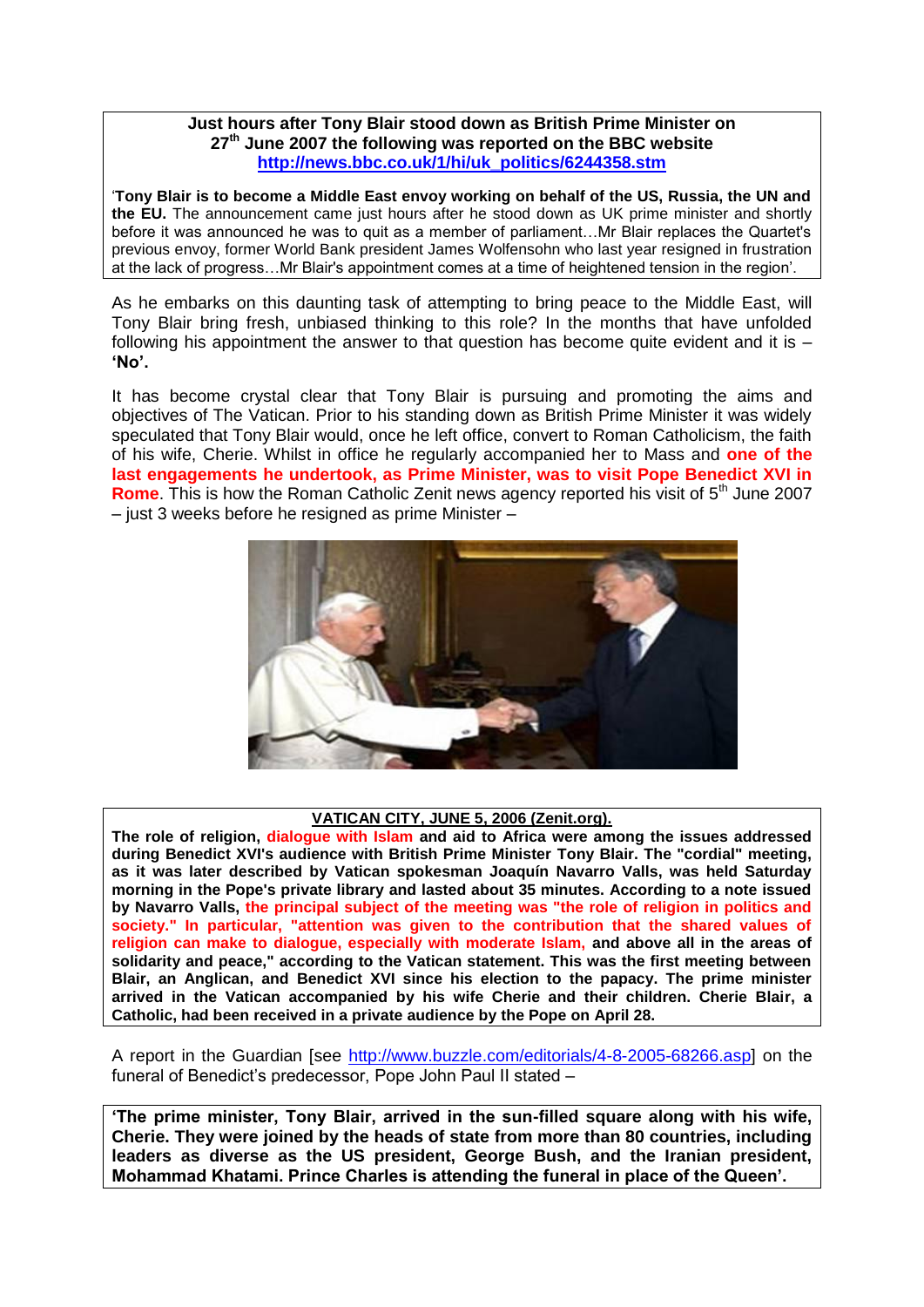After resigning as Prime Minister in June 2007 there was a brief 'honeymoon period' before predictions about an imminent conversion to Roman Catholicism once more began to appear in print. On the **AOL news** section for Friday,  $9<sup>th</sup>$  November 2007 it was reported – **'Tony Blair is to convert to Roman Catholicism within weeks, it has been claimed. The former prime minister, whose wife Cherie and four children are Catholic, has long been expected to join the church after quitting Downing Street. According to The Tablet, a Catholic magazine, he is to be received into the church shortly by Cardinal Cormac Murphy-O'Connor, the Archbishop of Westminster'.**

A similar report also appeared in the **Daily Mail** of the same date but also included **'Tony Blair is preparing to convert to Roman Catholicism within weeks…Mr Blair has received instruction from 2 priests, RAF chaplain, John Walsh and Father Mark O'Toole, the cardinal's secretary. A candidate for reception into the Catholic Church is usually received by their parish priest. The cardinal's involvement, as Archbishop of Westminster, would suggest Mr Blair's process of conversion began while he was in Downing Street'.**

In addition to the priestly names mentioned, other 'spiritual' influences have also been brought to bear upon Tony Blair. On **8 th December 2007 the Irish Times** carried an article titled **'The Converter'** and it began with these words **'If Tony Blair becomes a Catholic this month, he will be the latest high-profile convert to have Father Michael Seed as his spiritual adviser. Ben Quinn meets the "Scarlet Pimpernel" priest in Westminster Cathedral'.** Other extracts from the article read as follows –

**'While no serving British Prime Minister has ever been a Catholic, the nearest thing was Blair's attendance, with his Catholic wife and children. At Masses said at Downing Street by Father Michael Seed. When that highly symbolic conversion eventually takes place – and most commentators think it will – the special role of the London-based priest with an Irish connection** *[according to the article he was given up for adoption by a 16-year-old Irish girl, Marie, 6 months after his birth in Manchester in 1957…Father Seed later found himself living briefly in Cork while studying for the priesthood]* **will be remembered along with that of a small coterie of other clergy. "We call him the Scarlet Pimpernel" chuckles one of the nuns who helps to run the beating heart of British Catholicism, Westminster Cathedral, as I wait to meet the 50-year-old Franciscan friar and unofficial Catholic chaplain to the House of Commons… The tag…is a world away from his role as ecumenical adviser to the Archbishop of Westminster, Cardinal Cormac Murphy O'Connor.** 

**Still, Father Seed's "string of celebrity scalps"…is impressive. The Conservative MPs John Gummer and Ann Widdecombe are among those he prepared to become Catholics and he is reported to have converted the former MP, Alan Clark** *[he of the infamous 'Diaries']* **on his deathbed…the list of famous names who have contributed to his books…includes Hillary Clinton, the Duchess of Kent** *[a Royal convert to Roman Catholicism]* **Jilly Cooper, Sean Connery, John le Carre´ and the Dalai Lama…Unsurprisingly Father Seed remains tight-lipped on the subject of Blair…Father Seed laughs fondly as he recounts how** [Ann] **Widdecombe was received into the church. "She is known as 'the Popessa' he says affectionately. "When she became a Catholic she added things to the ceremony. You are only meant to say one sentence…But Ann then went on to say more, such as she believes in the Magisterium, the teachings of the Pope and all his successors.'**

Clearly this Roman Catholic priest has been spectacularly successful in sowing 'the seeds' of Roman Catholicism in the corridors of political power at Westminster.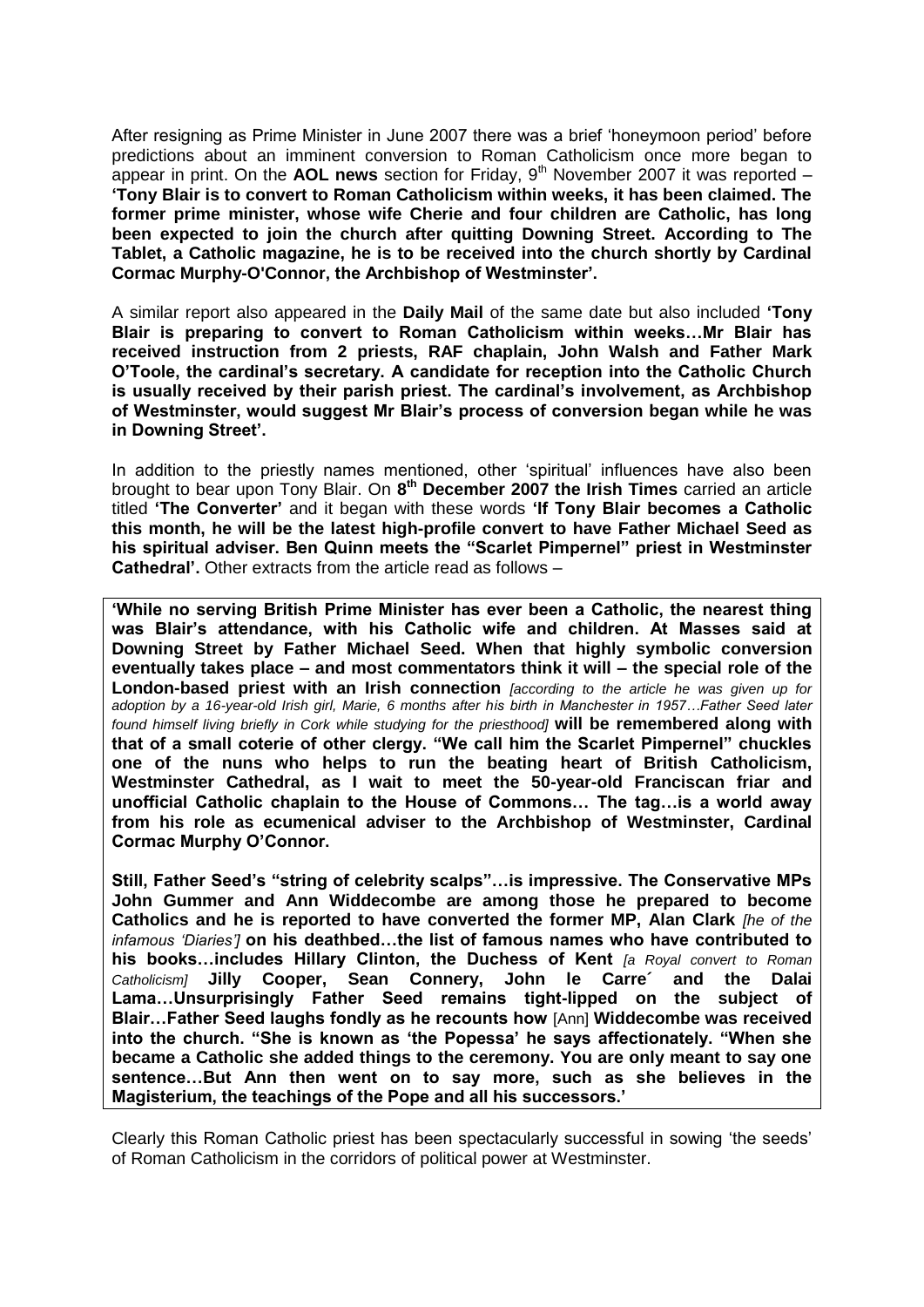**The predicted conversion of Tony Blair to Roman Catholicism officially occurred on Friday evening, 21st December 2007**. This was how the **AOL news** section reported the event on Sunday 23rd December –

**'Tony Blair has converted to Roman Catholicism, the former PM's official spokesman has confirmed. Mr Blair was received into the Catholic Church by the Archbishop of Westminster, Cardinal Cormac Murphy-O'Connor, in the chapel of the Archbishop's House in Westminster on Friday night. Cardinal Murphy-O'Connor said: "I am very glad to welcome Tony Blair into the Catholic Church. For a long time he has been a regular worshipper at Mass with his family and in recent months he has been following a programme of formation to prepare for his reception into full communion." Monsignor Mark O'Toole, the cardinal's private secretary, led Mr Blair through his period of spiritual preparation before Friday night's ceremony. The cardinal added: "My prayers are with him, his wife and family at this joyful moment in their journey of faith together." The move comes after years of speculation that Mr Blair, whose wife Cherie and four children are Catholic, would convert from Anglicanism after he resigned from Number 10 in June'.**

The Roman Catholic Zenit new agency made a brief reference to Mr Blair's conversion on Monday 24<sup>th</sup> December 2007 -

#### **Holy See Welcomes Blair's Decision to Convert VATICAN CITY, DEC. 23, 2007 (Zenit.org).-**

**'Tony Blair's decision to enter into full communion with the Catholic Church has been welcomed "with respect" by the Holy See, according to a Vatican spokesman. Jesuit Father Federico Lombardi… This is "good news that we welcome with respect," he said. "Catholics are glad to welcome into their community those who, through a serious and reflective journey, convert to Catholicism"… For his part, Archbishop Rowan Williams, the leader of the Anglican Communion, to which Blair had belonged, wished the convert every good in his spiritual journey.'**

Having 'slipped the lead' of being known as **'Bush's poodle'** by resigning as British Prime Minister Mr Blair appears now to have transferred his loyalties to a new master.

No longer is he **'the President's poodle'** – he appears to be content now to be **'the Pope's poodle'**. On what grounds do I affix this appellation to Mr Blair? The following are extracts from an article by the Christian Post.

# **Blair Holds Closed-Door Talks with**

# **Religious Leaders to Combat Extremism**

By

Daniel Blake

Christian Post Correspondent

Monday 22<sup>nd</sup> October 2007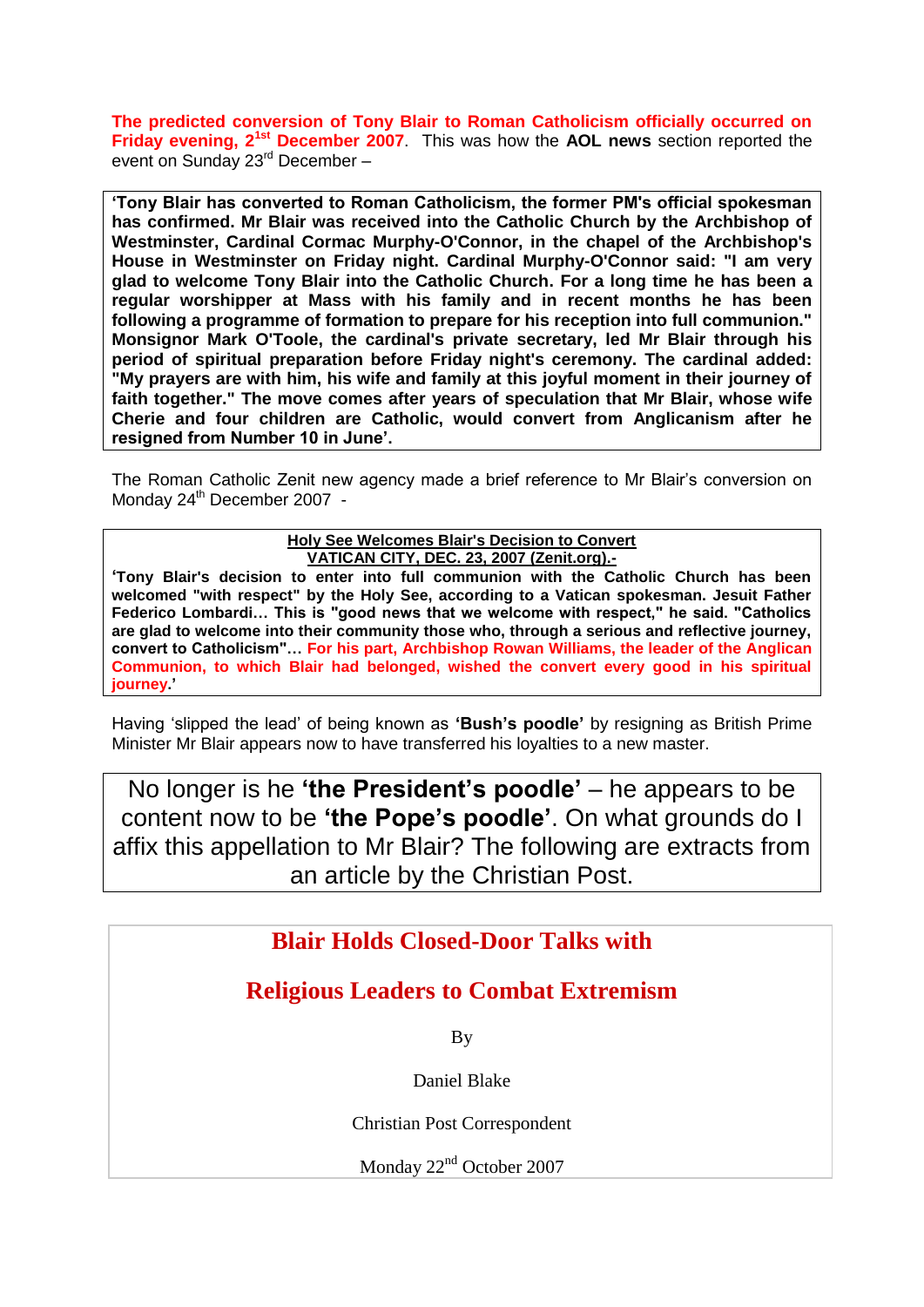**'LONDON – Former British Prime Minister Tony Blair has held closed meetings with a number of religious leaders to lay down plans for an international interfaith foundation designed to combat religious extremism. The foundation is being set up with the hope that it will help ease tensions between the world's major religions and help them to overcome common misunderstandings and misconceptions held against one another. Reports about the new initiative came as Blair prepared to speak to some of America's leading Roman Catholic bishops in New York – an event that has reignited rumours of his impending conversion from Anglicanism to Catholicism. "The tragedy is that Christians, Jews and Muslims are all Abrahamic religions," Blair has said. "We regard ourselves as children of Abraham but we have fought for so long." Blair's advisers have also recently held talks with the office of Cardinal Cormac Murphy O'Connor, head of the Catholic Church in England and Wales**, **and representatives of the Archbishop of Canterbury, spiritual head of the worldwide Anglican Communion. The Muslim Council of Britain has also given its full support to the initiative.'**

So, in what was virtually his first public pronouncement following his appointment as **'a Middle East envoy working on behalf of the US, Russia, the UN and the EU'** does Tony Blair come up with some new and original thinking on the problems of the Middle East – in a word - **'no'**. He has simply parroted the thinking of his new spiritual masters housed in The Vatican.

Where did this focus on the **'Abrahamic faiths/religions'** first find expression in modern times? On the website of the BNET research centre we find some very interesting information published **'Winter 2003'** on this link **[http://findarticles.com/p/articles/mi\\_m2751/is\\_74/ai\\_112411725](http://findarticles.com/p/articles/mi_m2751/is_74/ai_112411725)**

**'**The end is near. Before long, the College of Cardinals will have to elect a successor to Pope John Paul II. His will be a tough act to follow….Arguably, John Paul II has so far played a pivotal role in preventing the current conflict between radical Islamists and the West from degenerating into a global fracas between Islam and Christianity more generally. One of his pontificate's accomplishments has been the maintenance of relatively harmonious relations with most Muslim nations and moderate Islamic thinkers without jeopardizing Israel's existence. This topic merits a separate study; suffice it for now to point to a few remarkable events…**It was John Paul II who introduced the concept of the "Abrahamic religions" as a family of faiths**, sometimes courting the accusation that he blurred the uniqueness of Christ, truth incarnate. However, all major Christian denominations acknowledge the presence of elements--if not the fullness--of revealed truth in other religions, particularly in Islam. The underlying principle here is the Christian dictum, "God never leaves himself without witness", meaning in the present context that He has left His traces in other faiths as well. **How the next pope handles this issue can be of vast geopolitical consequence**.'

So, credit for this expression is given to the late John Paul II and the writer made reference to the importance of how his successor would deal with this issue. Let's see how Pope Benedict XVI has 'handled this issue'.

In December 2006 the current Pope made what turned out to be a rather controversial 4-day visit to Turkey. On an Islamic Internet Newspaper called **'Pakistan Link'** the Editorial of 15 December 2006 that can be viewed on **<http://www.pakistanlink.com/Editor/12152006.htm>** included the following -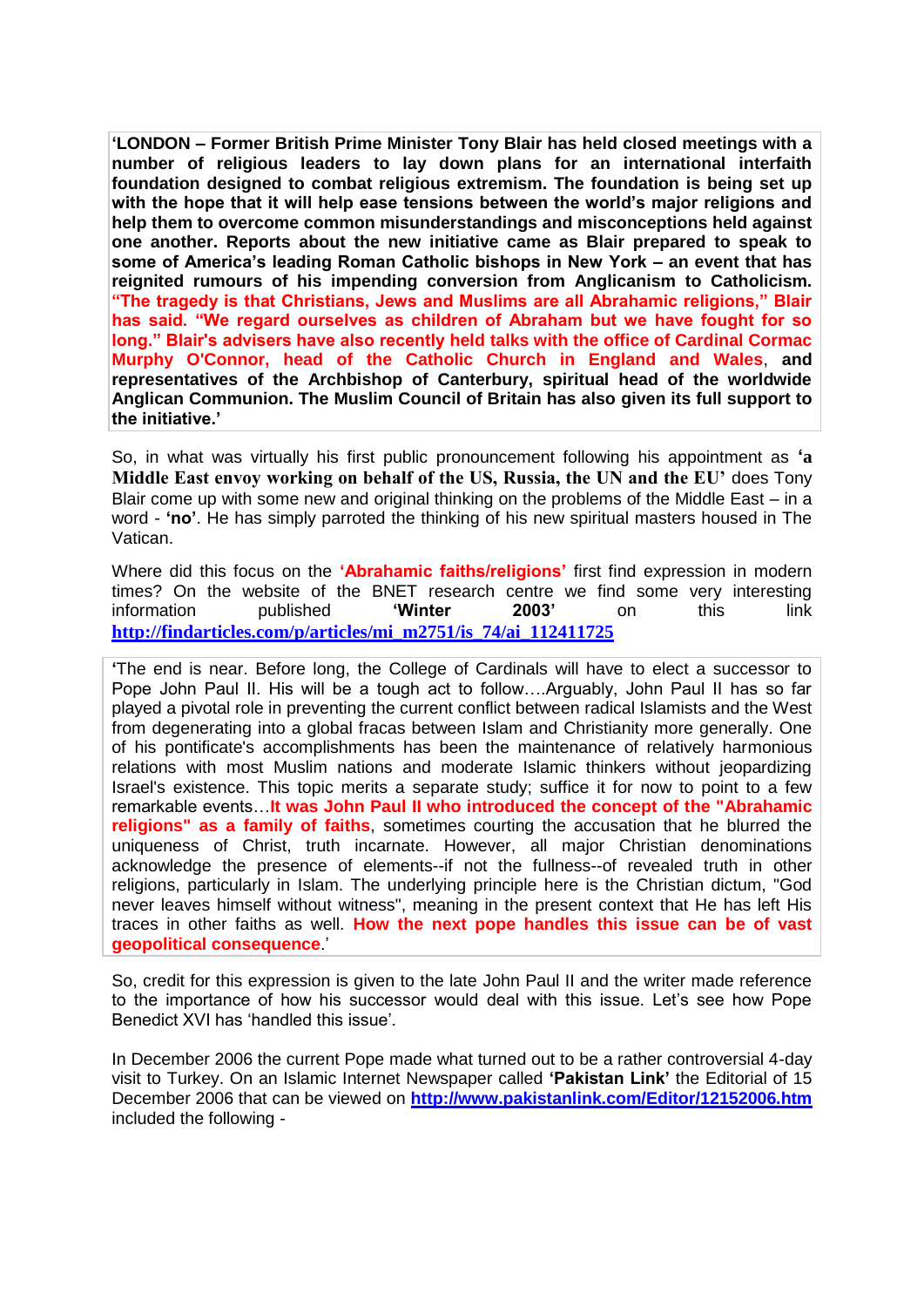**'The pontiff, who returned on Friday from a four-day visit to Turkey that included an unscheduled stopover at Istanbul's Blue Mosque, discussed his trip during his weekly audience at the Vatican…The Pope described his visit to the mosque as "a gesture that was not initially planned but that turned out to have great significance. During a few minutes of reflection in that place of worship I turned to the only God of Heaven and earth," Benedict said. "May all believers see themselves as his creatures and bear witness of true brotherhood"… The Pope's visit and observations should prompt the moderate-majority among the Muslims and the Christians to be seized of their responsibility – to be conscious of religious affinities and to shun age-old animosities… Viewed in the same vein, the visit of the late Pope John Paul to the Ommayad Mosque in Damascus on May 6, 2001, was an event of singular importance. He was the first Pope to set foot on a mosque and his message on the momentous day was truly befitting for the occasion. The Pope's 2001 initiative could not have been better timed and gave a boost to the inter-faith dialogue that had been bringing Christians, Muslims and other believers closer, particularly in the United States. Indeed, Islam, Christianity, and Judaism are three Abrahamic religions whose followers have a lot in common and they ought to work for a common cause rather than be launched on a collision course.'**

In the same article, some remarks of the President whose 'poodle' Tony Blair was labelled, George W Bush are also quoted – these remarks were made at one of the 'Iftar parties' given for Muslim leaders in America to mark the end of Ramadan

**'In one of his Iftar parties address at the White House, President Bush rightly remarked: "Islam is a religion that brings hope and comfort to more than a billion people around the world. It has made brothers and sisters of every race. It has given birth to a rich culture of learning and literature and science. Tonight we honour the traditions of a great faith by hosting this Iftar at the White House…We see in Islam a religion that traces its origins back to God's call on Abraham"… Muslims, Christians, Jews and followers of other faiths, have to act in unison to arrest the current decline of civilization so as to make the world a more liveable place.. Let's be seized of our religious affinities and spurn unwarranted animosities.'**

This spurious common **'Abrahamic'** identity is being pushed in both secular and spiritual situations. The Pope and The President are clearly 'singing from the same hymn-sheet' and both have a willing 'poodle' in Tony Blair.

**Faithful believers need to be alerted to the fact that other so-called 'evangelical' leaders are following the same 'sell-out' line in an attempt to find common 'faithground' between the monotheistic religions, in particular Islam and Christianity**.

In response to a letter issued in October 2007 by leading Muslim clerics, so-called 'evangelical' Christians responded with their own letter inviting 'inter-faith dialogue' on the common basis of 'love for God and love for neighbour' – as if that were the central tenet of Christianity rather than **"repent and believe the gospel" [Mark 1:15].**

#### **This issue has been aired by the Christian Post on this link –**

**[http://www.christianpost.com/article/20071123/30194\\_Christian\\_Leaders\\_Invite\\_Musli](http://www.christianpost.com/article/20071123/30194_Christian_Leaders_Invite_Muslims_to_Love_God,_Neighbors_Together.htm) [ms\\_to\\_Love\\_God,\\_Neighbors\\_Together.htm](http://www.christianpost.com/article/20071123/30194_Christian_Leaders_Invite_Muslims_to_Love_God,_Neighbors_Together.htm)**